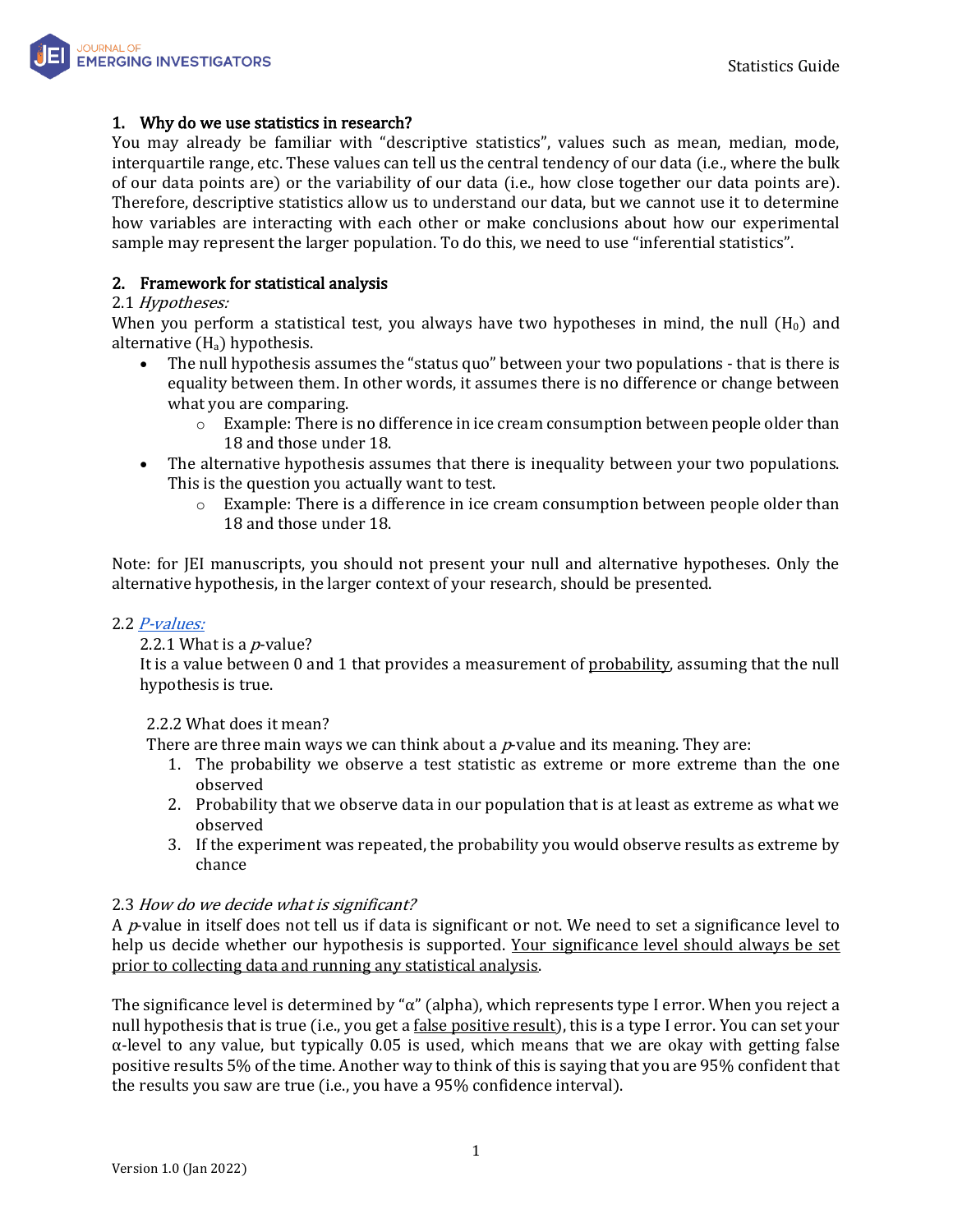# 2.4 Assumptions to perform inferential statistics

When you perform any of the following statistical tests, your data should meet the assumptions listed below. Failure to meet these assumptions means that the results of any test you perform may not be accurate.

- 1. Your data is normally distributed (and groups are of approximately equal size)
- 2. Your sample is representative of the larger population
- 3. Observations are independent of each other

If these assumptions are not met, then it means you cannot trust your  $p$ -value or confidence interval with the t-tests, or one-way ANOVA described below. In these situations, it is better to use descriptive statistics to make comparisons with your data or use a non-parametric test (describe[d here\)](https://sphweb.bumc.bu.edu/otlt/mph-modules/bs/bs704_nonparametric/bs704_nonparametric_print.html).

# 2.4.1 Checking for normal distribution of data

We recommend checking whether your data follows a normal distribution in two ways. The first is to calculate the mean, median and mode for your data. If it is normally distributed, then these values should be equal. The second way is to make a histogram of your data and look at the shape. Normally distributed data should follow a "bell curve" shape (see panel (b) below). The bin size (i.e., how wide your groups are on the x-axis) for your histogram can have an impact on what shape it takes, so it is worthwhile to try a few different bin sizes and see what the overall appearance of the data is.



Figure from Faria Marco TC, et al. "Acoustic Emission Tests on the Analysis of Cracked Shafts of Different Crack Depths." 23rd ABCM International Congress of Mechanical Engineering, Dec. 2015, doi:10.20906/CPS/COB-2015-1434

## 2.5 Types of Data

There are two types of data that can be collected. Your data will either be "categorical" or "continuous". The type of data you have, in addition to the type of comparison you want to make, will dictate what statistical test is most appropriate to use.

## 2.5.1 Categorical Data

This type of data has a finite number of categories or distinct groups, and you record the frequency within each category/group.

For example, asking students what their favorite subject at school is.

## 2.5.2 Continuous Data

This is numerical data with an *infinite* number of values between any two values.

For example, a score on an exam can be any possible value between 0 and 100 points.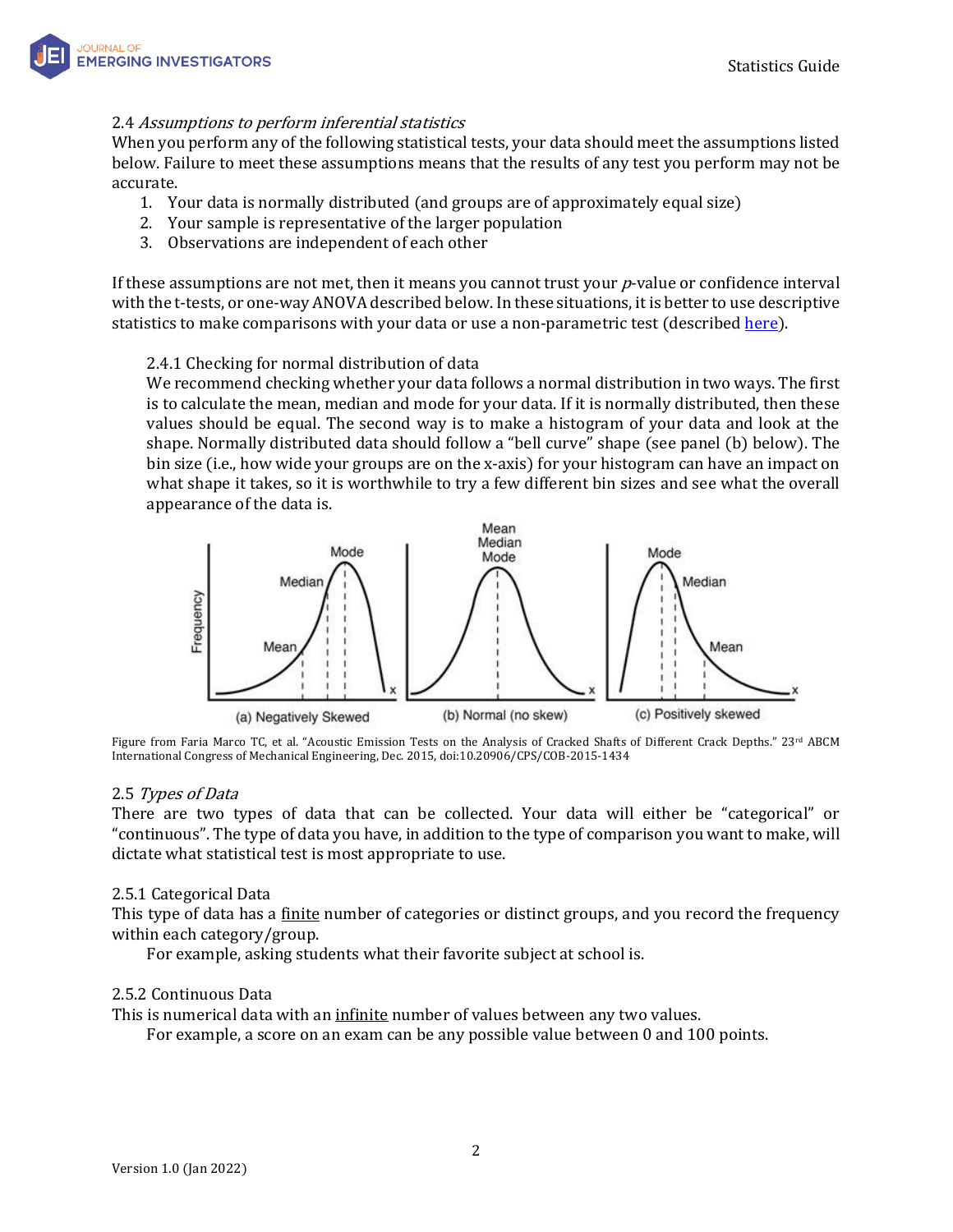

## 3. Common statistical tests for JEI work:

Below we give the common types of statistical tests seen in JEI manuscripts. We provide an overview of when each test is appropriate and how to perform the test using **OuickCalcs** from GraphPad. At the very end, we provide a practice data set for each type of test. We recommend you verify that you can achieve the same outputs we did using the provided data to ensure you are properly executing a specific test before analyzing your own data.

#### 3.1 t-Tests

t-tests (or **S[tudent's t](https://www.britannica.com/science/Students-t-test)-test)** is probably the most widely used statistical test on continuous data. It is used to compare the mean of a population to a known mean (one-sample t-test) or to the mean of another experimental group (two-sample t-test). It is much more likely that you will need a twosample t-test, but we will still discuss when it is appropriate to use a one-sample t-test.

Note: two-sample t-tests should not be used multiple times to compare multiple experimental groups to a single control group. Instead, a <u>one-way ANOVA</u> should be used. An explanation on why multiple t-tests is bad is can be found [here.](#page-4-0)

For all t-tests you can perform a one-tailed or two-tailed test. We recommend at JEI that you always perform a two-tailed test. If you have reason to believe that the effect you will see should only happen in one direction, then it may be appropriate to perform a one-tailed test. The decision to do a one vs. two-tailed test should be made before any data is collected.

#### Example Hypotheses:

One-tailed: People will eat more ice cream than the previous year Two-tailed: People will eat a *different* amount of ice cream than the previous year

#### 3.1.1 One Sample t-test

A one-sample t-test is used when you want to compare the mean of your experimental data to the known mean of a population. In this case, the only data you will have collected are your experimental values.

#### Online Calculator

You will go to "continuous data" and select "one-sample t-test". There are many different options on how you can input your data. The best way to limit any error on your end is to directly input your raw data values instead of using mean, SEM (or SD), and N values you previously calculated. After entering your data, set the hypothetical mean value (which represents the known population mean). Once you have done this, hit "calculate now".

#### 3.1.2 Two-Sample t-test

A two-sample t-test is used when you want to compare the mean of two groups to each other and you have collected the data for both groups.

There are two types of a two-sample t-test, paired or unpaired. In most cases, you will perform an unpaired t-test. A paired t-test should be used if you measured the same group/subjects at different times.

#### Online Calculator

You will go to "continuous data" and select "t-test to compare two means". There are many different options on how you can input your data. The best way to limit any error on your end is to directly input your raw data values instead of using mean, SEM (or SD), and N values you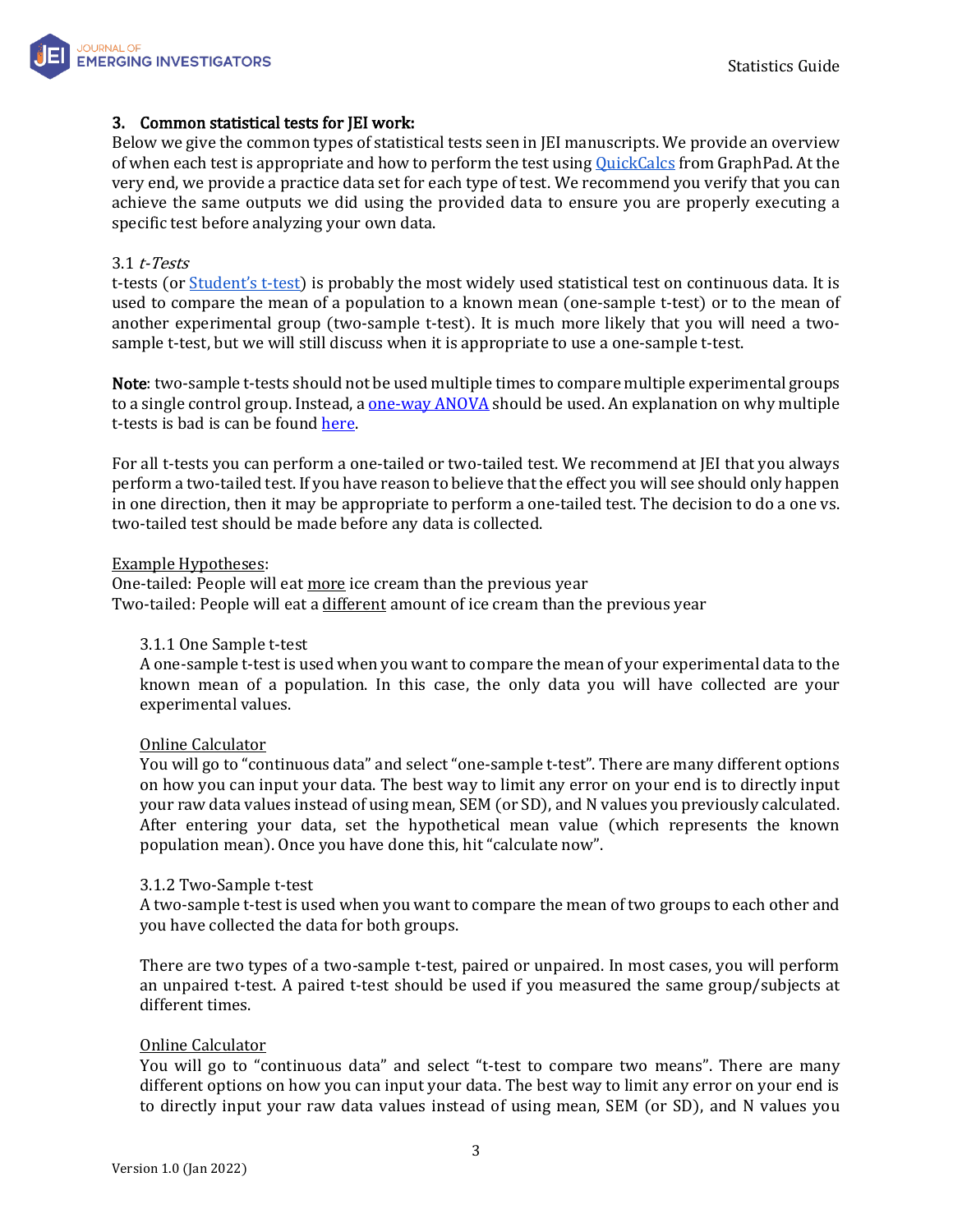

previously calculated. After entering your data, you must choose the test you want to perform. In most cases this will be an unpaired t-test. If your data meets the criteria for a paired t-test as described above, then you should choose that option. Once you have done this, hit "calculate now".

#### Outputs:

The output of a t-test is a *p*-value. The *p*-value is interpreted in relation to the significance level ( $\alpha$ ) you set earlier. This is why it is important you set your significance level prior to doing any statistical analysis otherwise you could decide to change it based on the  $p$ -values of your test which isn't ethical!

If your  $p$ -value is less than or equal to your significance level, then you would state that you saw a significant difference between your two groups (two-sample) or between your group and the hypothetical mean (one-sample).

If you  $p$ -value is greater than your significance level, then you would state that no significant difference was seen.

#### <span id="page-3-0"></span>3.2 ANOVA

ANOVA stands for "Analysis of Variance". There are multiple types of ANOVA tests, but we will focus on the one-way ANOVA test as it is the most commonly used. A one-way ANOVA is used (on continuous data) when you have three or more groups (independent variable) for a single type of measurement (dependent variable) and want to know if there is an interaction between the variables. Think of it like adding one or more groups to data you would use a two-sample t-test on.

#### Example Hypothesis:

You want to know if ice cream flavor (vanilla, chocolate, cookies and cream, and Neapolitan) has any effect on the amount consumed.

## Outputs:

When you do an ANOVA there are two main values that are calculated.

The first is the F-value which is similar to a t-value you can get with t-tests. The F-value is used in combination with the degrees of freedom to calculate the  $p$ -value. Most online tools will automatically report the  $p$ -value, but for some you may have to look up a F-distribution table to get the  $p$ -value.

As before, the  $p$ -value tells you whether your data is significantly different from the assumption of the null hypothesis (in this case the null hypothesis is always that the mean of each group is equal to each other). So, the *p*-value calculated from the F-value tells you that there is a difference among your groups, but this is an overall conclusion.

If you get a significant result from your ANOVA and want to know if there is a difference between two specific groups then you will need to perform additional tests, which are called post-hoc tests. The online tool we recommend below will automatically perform multiple comparisons with a Tukey's HSD post-hoc test.

#### Online Calculator

Note: This test uses an online resource from [Vassar Stats](http://vassarstats.net/anova1u.html) instead of QuickCalcs. The number of samples represents the number of groups you have (you must have at least 2 but cannot have more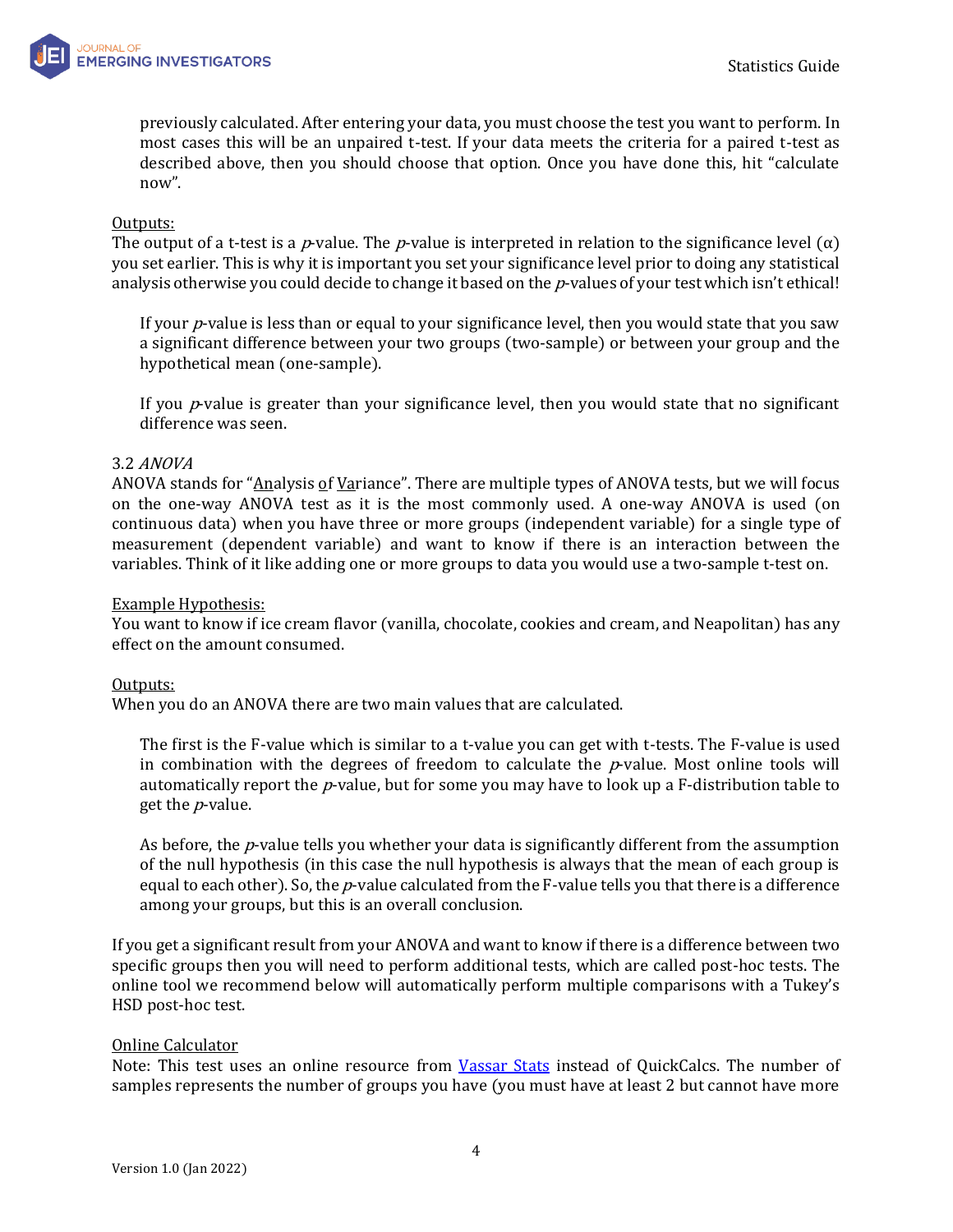

than 5 with this tool). Click "Independent Samples" - it is very unlikely that you will have correlated samples for your analysis. Hit "Calculate" at the bottom to get your results.

## 3.3 Chi-Square  $(\chi^2)$

Note: There are two different types of Chi-Square tests, we only describe the Chi-Square test for goodness of fit below.

A Chi-Square test is used when you want to look at the difference between categorical observed and expected data to determine if the difference is due to chance or due to a relationship between the variables. For example, you could use a Chi-Square test to determine if all sides of a die are as likely to be rolled as the other.

#### Example Hypothesis:

You want to know if people order ice cream in cups, waffle cones, and wafer/cake cones in equal amounts.

#### Online Calculator

You will go to "categorical data" and select "Chi-square". Compare observed and expected frequencies". Choose how you will enter your expected values. When entering observed values into the data table, make sure you provide the actual number observed and not a percent or fraction. Once you have done this, hit "calculate now".

## <span id="page-4-0"></span>4. Correcting for Multiple Comparisons

#### 4.1 What ar[e multiple comparisons](https://www.graphpad.com/guides/prism/latest/statistics/beware_of_multiple_comparisons.htm)

Similar to increasing the sample size for your experiment, the more tests you run, the greater chance that you will find a result with a p-value below your given threshold. The probability you get at least one "significant" result is defined by  $100(1.00-0.95)$ , where N is the number of comparisons being made and assuming  $\alpha = 0.05$ . Using this equation, if you did 10 separate t-tests the probability you get at least one positive result (that may or may not actually be significant) is approximately 40%. This is a little high for us to be comfortable with conclusions drawn from the data!

## 4.2 Considerations when doing multiple comparisons

The most important thing to keep in mind when doing multiple comparisons is that you should have pre-planned the multiple comparisons you want to do before you collect any data. This helps prevent you from "p-hacking" or looking for significant results where you can find them. It is important to note that negative results (a significant difference is not detected) in science are just as important as positive results, so do not be discouraged if you do an experiment and nothing turns out significant!

#### 4.3 Tests for correcting multiple comparisons

There are several ways that we can account for multiple tests and the associated  $\alpha$  level inflation. We outline the two most common ways to correct for multiple comparisons and ensure you aren't seeing false positive results.

## 4.3.1 Bonferroni

A Bonferroni correction is usually the easiest (and most stringent) way to correct for multiple comparisons. To perform a Bonferroni correction, you will take your α-level and divide it by the total number of tests you performed to get an "adjusted α-level". So, if you perform 10 tests with  $\alpha$  = 0.05, your new significance level would become 0.005 (0.05/10). This means, in order for a result to be considered statistically significant it needs to have a  $p$ -value of 0.005 or less.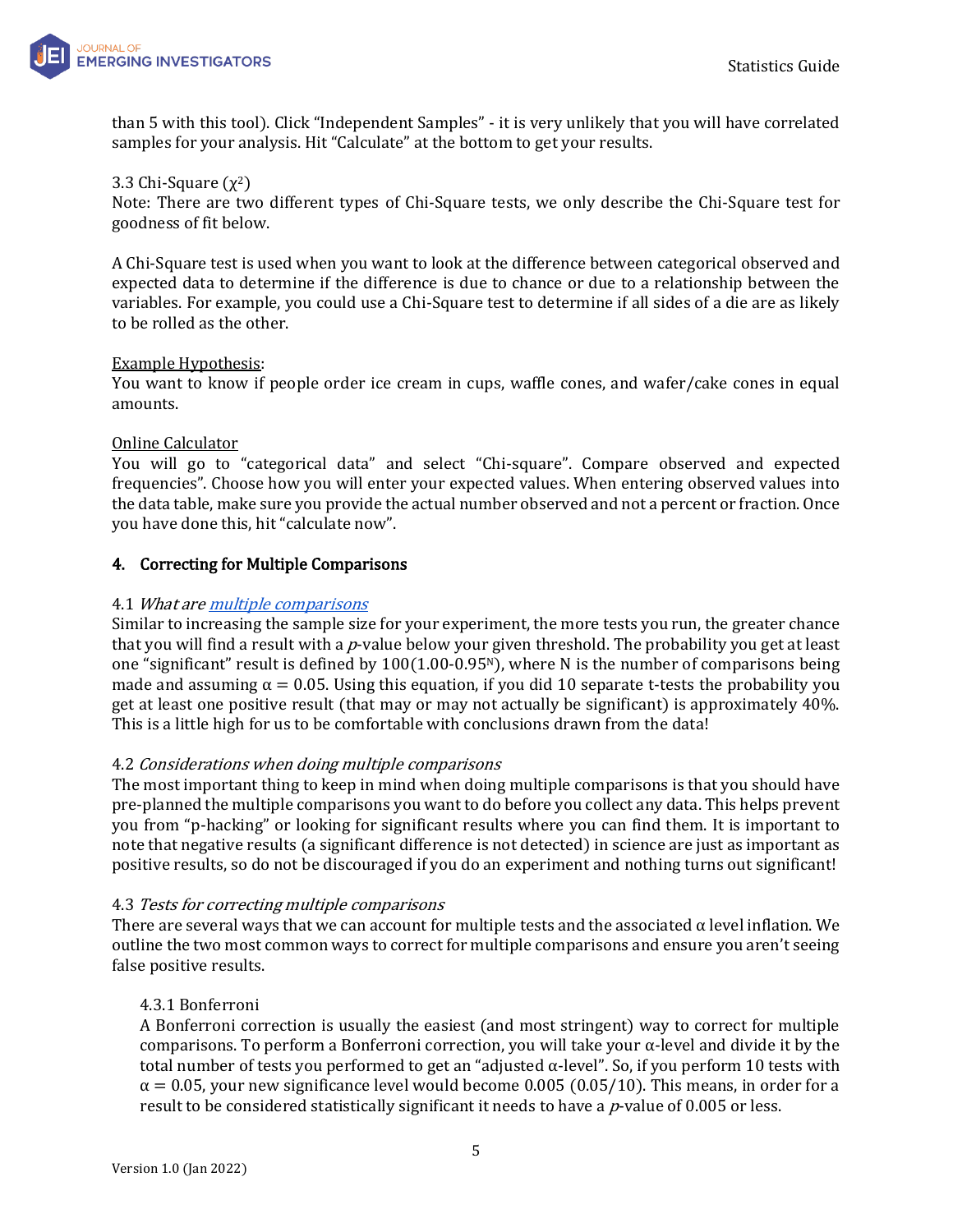

## 4.3.2 Tukey HSD post-hoc test

This correction can only be used to correct for multiple comparisons when performing an ANOVA. We won't delve into the details of how this test works, but if you are interested in learning more about it check out this [page.](https://www.graphpad.com/guides/prism/latest/statistics/stat_the_methods_of_tukey_and_dunne.htm) The online calculator we linked to, along with many others, will automatically perform this test when you input data for a one-way ANOVA.

#### 4.4 How to acknowledge a post-hoc test in your results:

If you use a post hoc test, it is important to remember that you used it in combination with another statistical test. This means when you are talking about your statistics you should phrase it as "a twosample t-test with a Bonferroni correction for multiple comparisons was performed. An adjusted αlevel of 0.005 was taken as significant."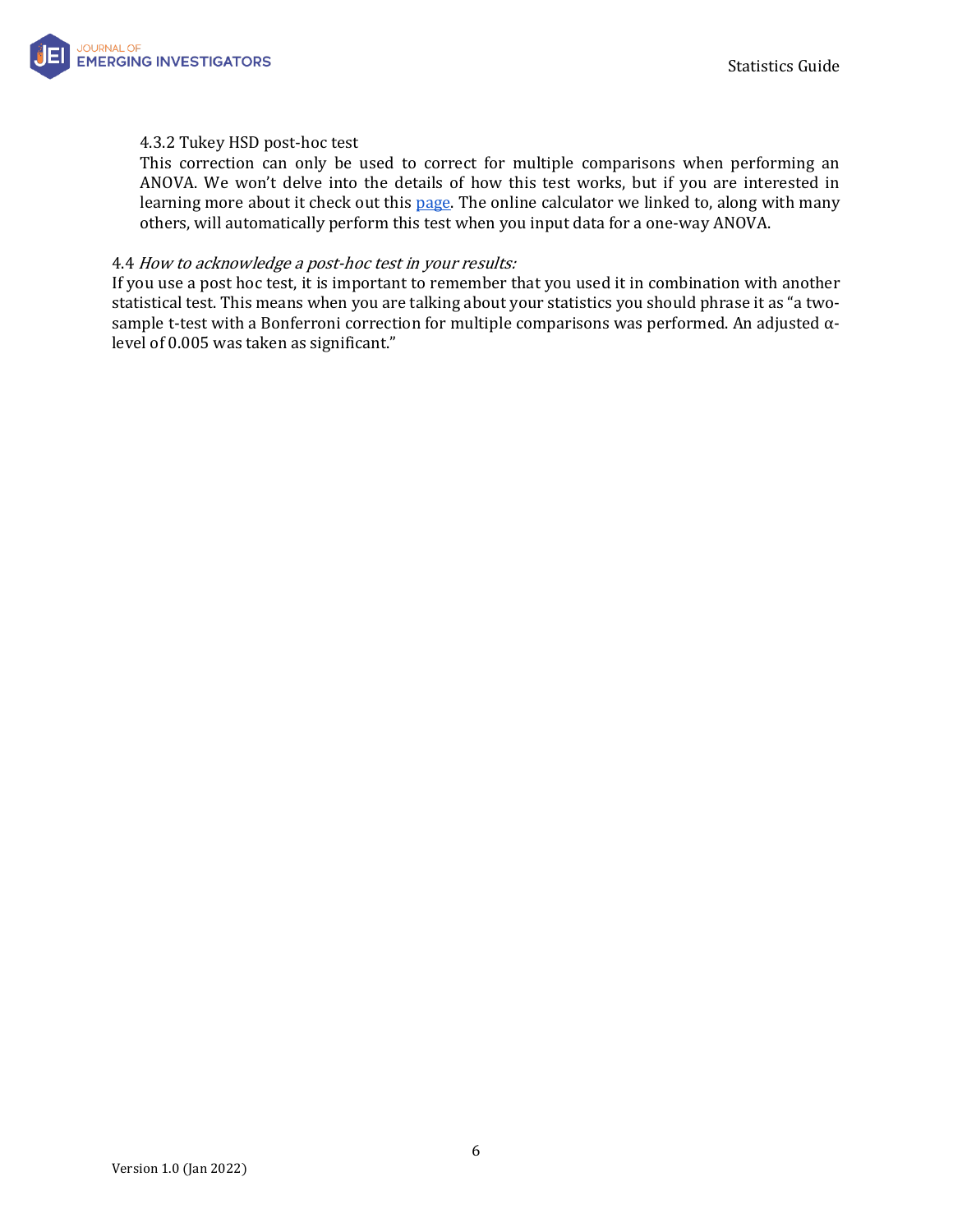

# Example Problems

The following tables will be needed to complete the practice problems given below.

| Year | Per Capita<br>Consumption (lbs) | Year | Per Capita<br>Consumption (lbs) |
|------|---------------------------------|------|---------------------------------|
| 2000 | 16.1                            | 2010 | 14.0                            |
| 2001 | 15.8                            | 2011 | 13.2                            |
| 2002 | 16.2                            | 2012 | 13.2                            |
| 2003 | 15.9                            | 2013 | 13.1                            |
| 2004 | 14.6                            | 2014 | 12.5                            |
| 2005 | 15.1                            | 2015 | 12.9                            |
| 2006 | 15.3                            | 2016 | 12.9                            |
| 2007 | 14.8                            | 2017 | 12.3                            |
| 2008 | 14.2                            | 2018 | 12.0                            |
| 2009 | 13.9                            | 2019 | 12.1                            |

Table 1: Average per capita consumption (lbs) of ice cream in the United States from 2000-2019. Data from Economic Research Service: USDA Foreign Agricultural Service

| Person | <b>Consumption (lbs)</b> |  |
|--------|--------------------------|--|
| 1      | 10.0                     |  |
| 2      | 12.6                     |  |
| 3      | 14.2                     |  |
| 4      | 13.4                     |  |
| 5      | 14.7                     |  |
| 6      | 12.0                     |  |
| 7      | 7.8                      |  |
| 8      | 8.0                      |  |
| 9      | 9.6                      |  |
| 10     | 10.6                     |  |

Flavor | Number of People Chocolate 35 Cookies and Cream 14 Neapolitan | 11 Vanilla  $40$ TOTAL 100

Table 3: Count of ice cream flavors ordered over two hours.

Table 2: 2020 Ice Cream Consumption (lbs)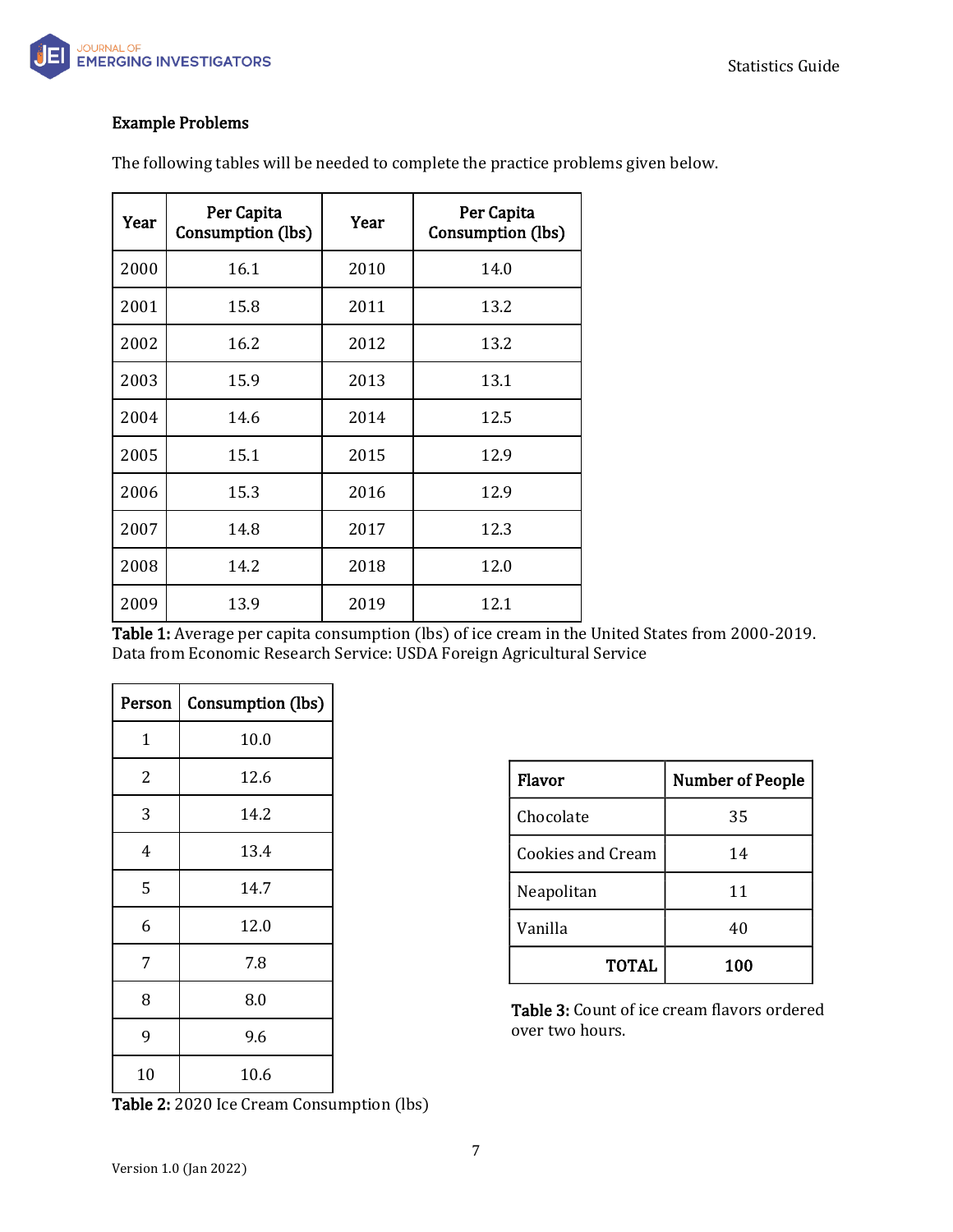

1. You are interested in knowing if there was any difference between the average amount of ice cream consumed from 2000-09 vs. 2010-19 (Table 1).

2. Now, you want to look at 5-year groups (2000-04, 2005-09, 2010-14, 2015-19 Table 1). Is there any difference across all groups and/or between specific groups?

3. You surveyed 10 individuals about their ice cream consumption during 2020 (Table 2). You want to know if there is a difference from the average between 2000-2019 (Table 1).

4. Your friend owns an ice cream store that sells four flavors. They provide you with the total number of people that ordered each flavor over the course of two hours. You are interested in knowing whether each flavor is ordered equally.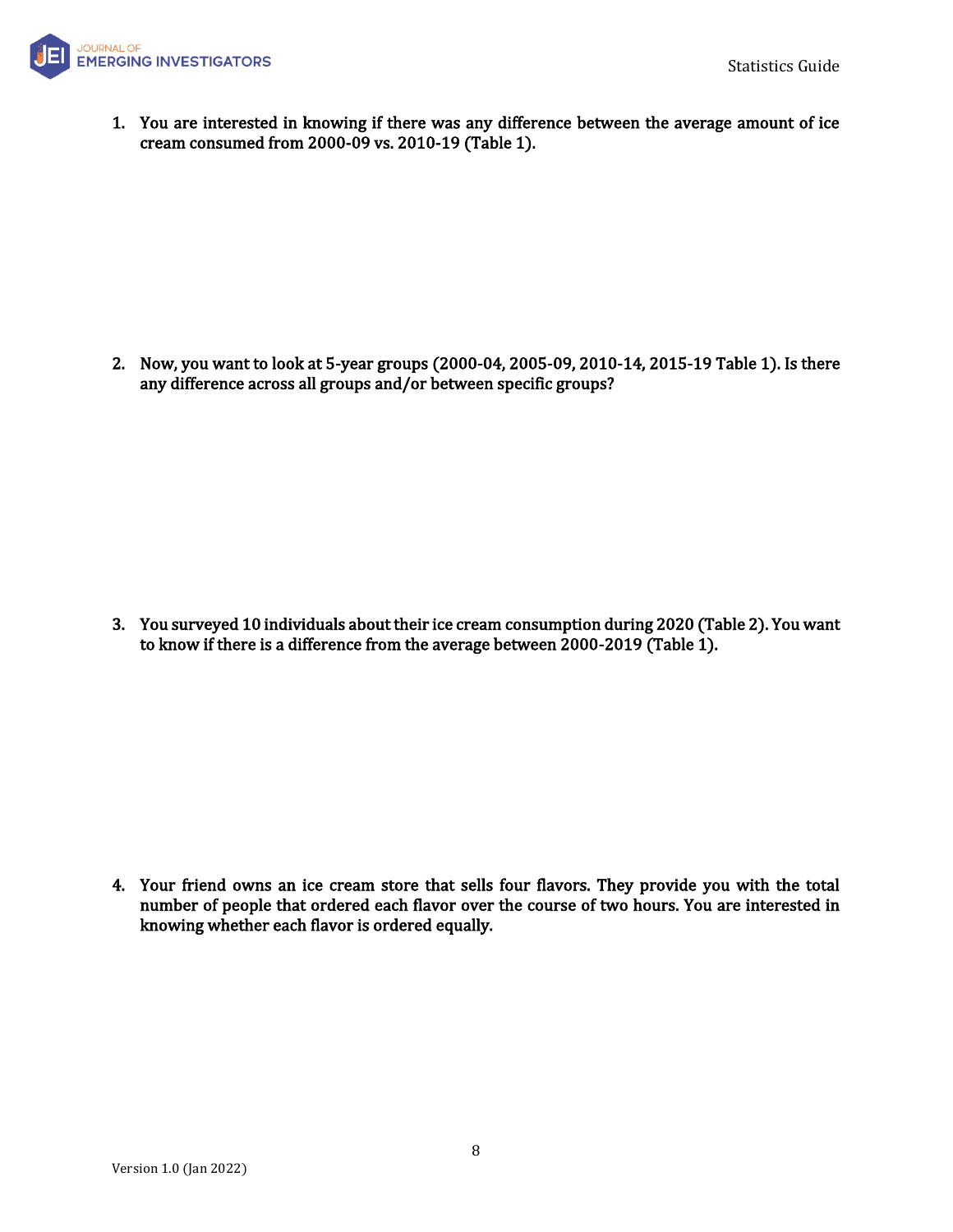

# ANSWERS

1. You are interested in knowing if there was any difference between the average amount of ice cream consumed from 2000-09 vs. 2010-19 (Table 1).

For this scenario you would use a two-sample t-test since you are interested in comparing two means.

 $Mean + SD$ 2000-09:  $15.19 \pm 0.81$ 2010-19:  $12.81 \pm 0.61$ 

<sup>p</sup>-value < 0.0001

Since the  $p$ -value is less than 0.05, we would consider this a significant result and reject the null hypothesis that the average consumption of ice cream between the two decades is equal. This supports that there is a difference in ice cream consumption.

In the context of a JEI manuscript, you could say something like: Ice cream consumption significantly decreased in 2010-19 compared to 2000-09 ( $p < 0.0001$ ).



Notice, since we have multiple data points for each decade, we have included error bars that represent the standard deviation of our data.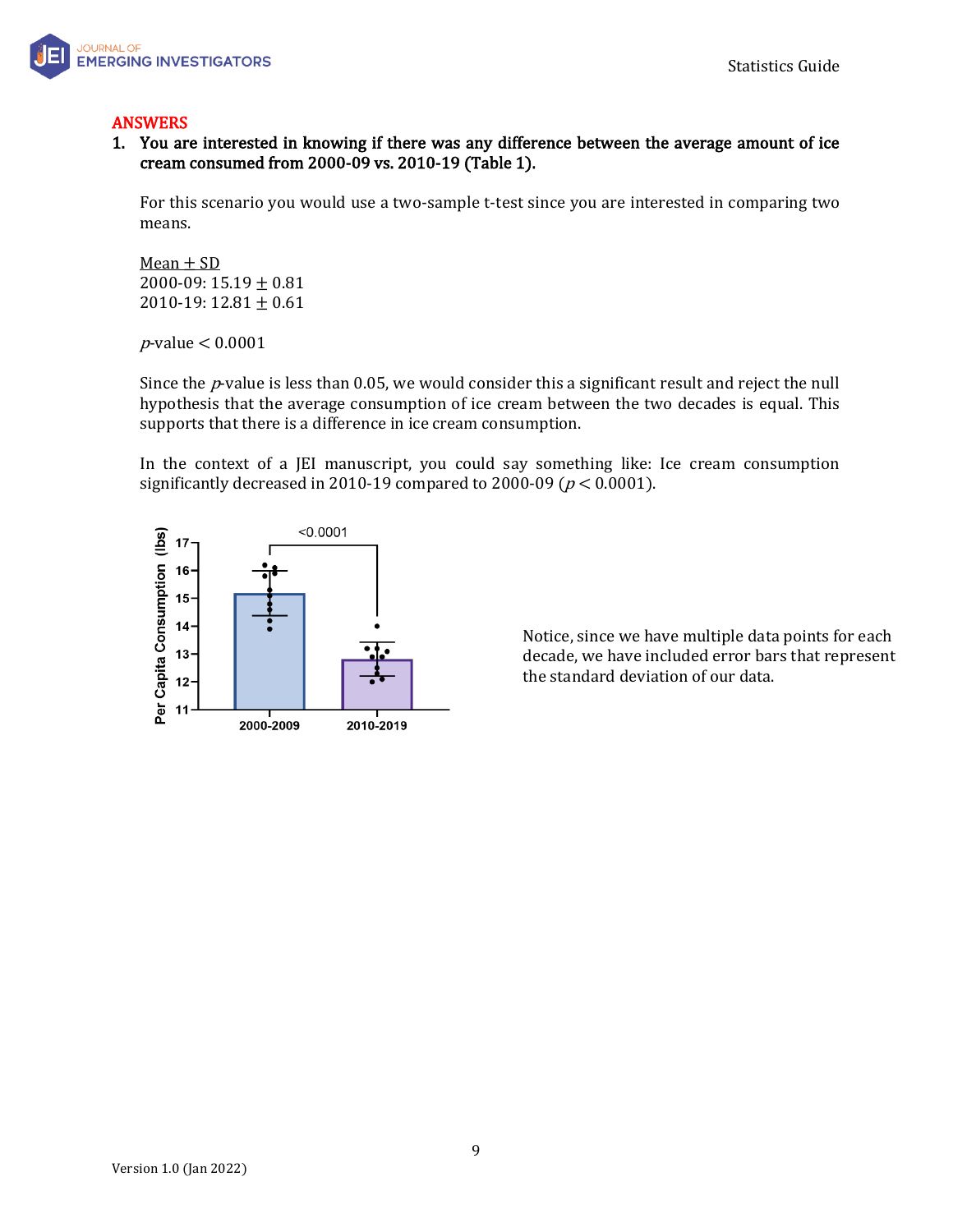

# 2. Now, you want to look at 5-year groups (2000-04, 2005-09, 2010-14, 2015-19 Table 1). Is there any difference across all groups and/or between specific groups?

Since we have more than two groups, we need to use a one-way ANOVA here.

 $F = 34.69$  $df = 3$  $p < 0.001$ 

Since the  $p$ -value is less than 0.05 we would consider this a significant result. With an ANOVA, this means that we are rejecting the null hypothesis that the mean of each group is equal to each other. This tells us that our "factor" (in this case the year) has an effect on ice cream consumption.

In the context of a JEI manuscript, you could say something like: The five-year period looked at does have an effect on the amount of ice cream consumed ( $p < 0.001$ ).

If we want to know if there is a significant difference between any of the groupings, then we need to do a Tukey HSD post-hoc test (if you use the online calculator above, this is automatically done for you). When we do this, we get the following results:

2000-04 vs 2005-09:  $p = 0.0377$  2005-09 vs 2010-14:  $p = 0.0038$ 2000-04 vs 2010-14:  $p < 0.0001$  2005-09 vs 2015-19:  $p < 0.0001$ 2000-04 vs 2015-19:  $p < 0.0001$  2010-14 vs 2015-19:  $p = 0.1781$ 

From these results we can see every comparison, except for 2010-14 vs. 2015-19 is significant.



Since we performed multiple tests and most of the results were significant it is simplest to note the results that were not significant on our graph.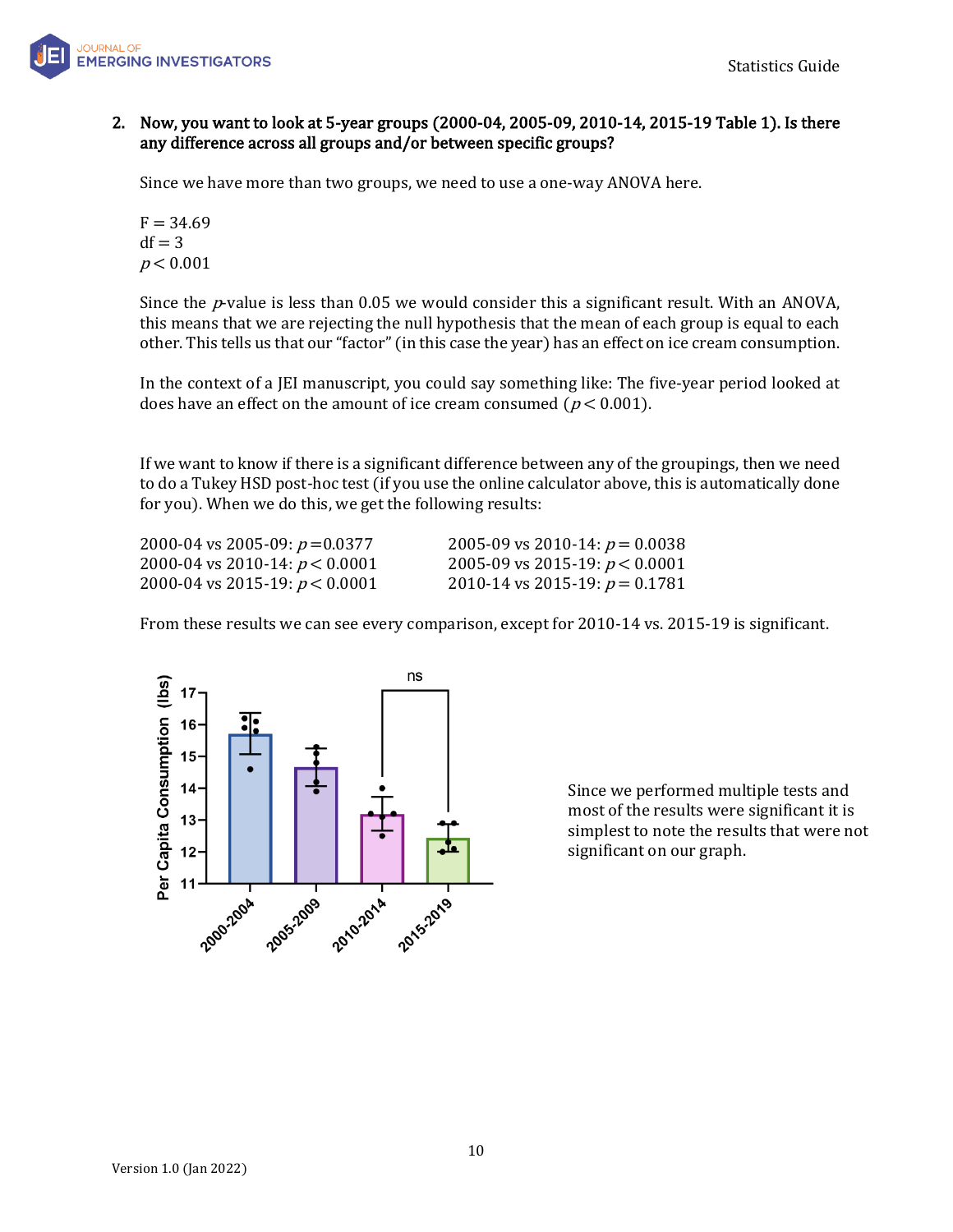

# 3. You surveyed 10 individuals about their ice cream consumption during 2020 (Table 2). You want to know if there is a difference from the average between 2000-2019 (Table 1).

You would use a one-sample t-test here. The first thing you need to do is find your hypothetical mean which in this case is the average from 2000-2019.

Hypothetical mean =  $14.01 \pm 1.4$ 2020 mean =  $11.29 \pm 2.47$ 

*p*-value =  $0.0069$ 

Since the  $p$ -value is less than 0.05, we would reject the null hypothesis and state that there is a significant difference in the amount of ice cream consumed in 2020 compared to the previous 20 years.

In the context of a JEI manuscript, you could say something like: The amount of ice cream consumed in 2020 is significantly less than the average consumed from 2000-19 ( $p = 0.0069$ ).



Since the only data we collected was 2020 ice cream consumption, a box and whisker plot is a nice way to show our data. This allows people to see the "spread" of our data along with the individual data points. We have also included a line at the hypothetical mean.